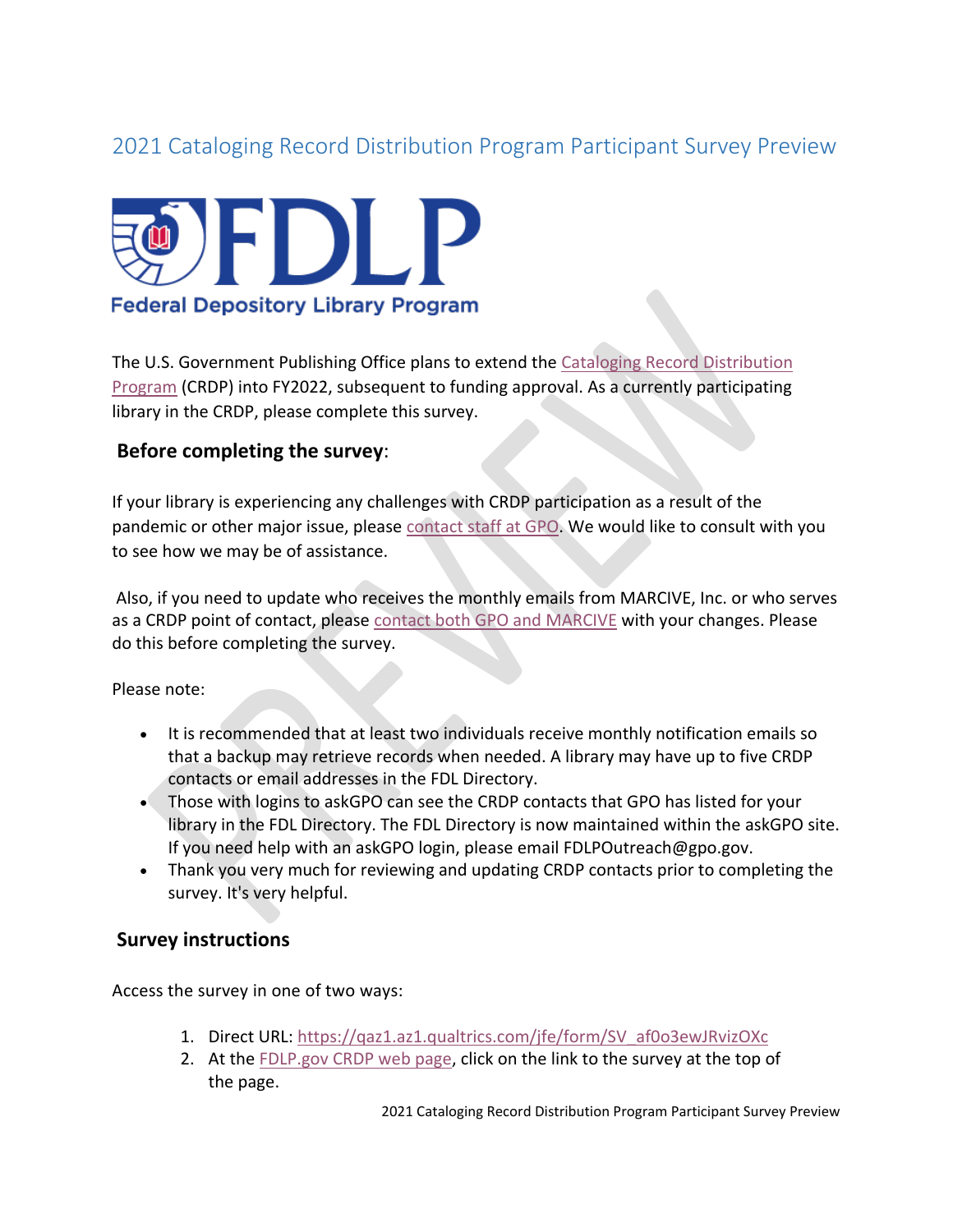- Completion of the survey is a [requirement of CRDP participation.](https://www.fdlp.gov/catalogingandclassification/cataloging-record-distribution-program#part_req)
- All questions are required, except where noted.
- Send any survey related questions to Kathy Bayer and Lara Flint, Outreach Librarians, at:
	- o kbayer@gpo.gov
	- o lflint@gpo.gov

After you respond to question #15, click the "submit survey" button at the bottom of the page.

- If you still see the survey page after clicking on "submit survey", look for highlighted fields on the page, complete required responses, and click on "submit survey" again.
- If you have filled in all required fields, you are done.
	- $\circ$  You will be taken to a page with a copy of your survey submission, where you may download a copy in PDF.
	- o You will also receive a copy of your survey submission by email.

## **SURVEY**

Library information. Fill in:

- o Your depository library number/institution (from a drop-down)
- o Your first and last name
- o Your position title
- o Your email address (*a copy of the survey submission will be sent to this email address*)
- o Your phone number
- o Library director's first and last name
- o Library director's email address
- o Your library's integrated library system

## **Questions**

1a. My library's CRDP contacts are current or I have notified both GPO and MARCIVE of updates to these contacts.

Please note: If you would like to change who receives the monthly email notifications about records availability or you are aware that the contacts in the FDL Directory are not current, please follow the directions above for actions to take prior to completing the survey.

Yes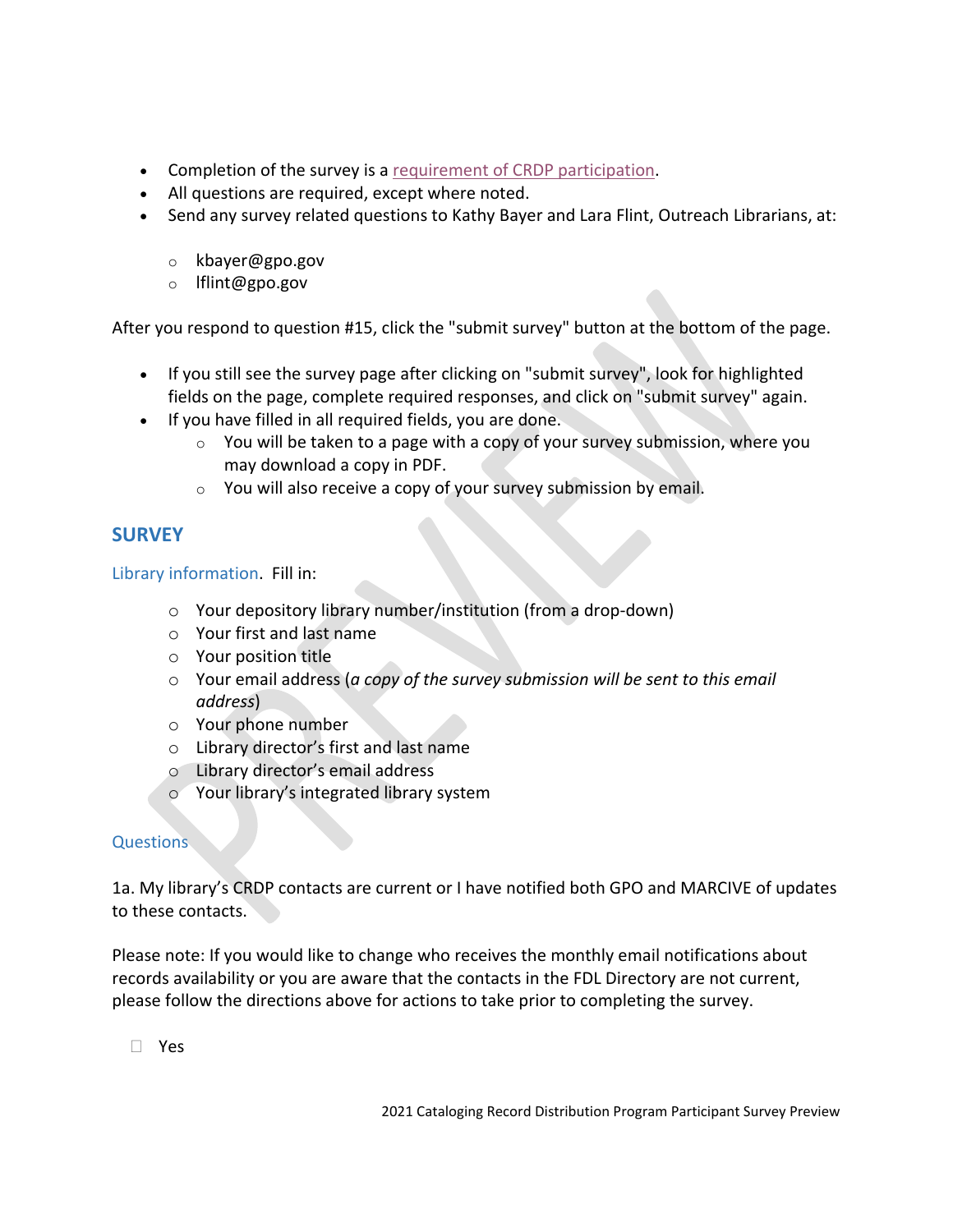#### 1b. Additional CRDP contacts at your library:

| First name and last name | Email address |
|--------------------------|---------------|
|                          |               |
|                          |               |
|                          |               |
|                          |               |
|                          |               |

- 2. Does your library plan to continue participation in the CRDP through 2021 and into 2022?
	- Yes
	- $\Box$  No (please explain)
- 3. Does your library meet GPO's [requirements for participation](https://www.fdlp.gov/catalogingandclassification/cataloging-record-distribution-program#part_req) in the CRDP?

Participating libraries are required to:

- Maintain CRDP point(s) of contact with both GPO and MARCIVE, Inc.
- Retrieve catalog records each month.
- Load the records into your library's ILS/OPAC on a timely basis.
	- Libraries with OCLC WMS may set up their CRDP Profiles so they do not need to pick up or load records.
	- If your library is among a small group which hasn't resumed shipments after GPO ceased shipments in March, 2020, we understand if you continue to suppress or otherwise not make the associated physical format catalog records available until you receive and process the tangible publications. To resume shipments, please complete the library operating status notification [form.](https://qaz1.az1.qualtrics.com/jfe/form/SV_3ac0Ih4DTVxsNoh)
- Profile to receive at least ten records each month, on average.
- Complete an annual GPO survey about the CRDP.
- Have an integrated library system which supports RDA bibliographic records.
- Yes
- $\Box$  No (please explain)

4. Is your library using an automated batch catalog record retrieval method through your library system or other software to capture the monthly CRDP records?

- Yes
- $\neg$  No

5. If you have contacted MARCIVE, Inc. representatives for assistance, have your needs been addressed and fulfilled in a timely manner?

2021 Cataloging Record Distribution Program Participant Survey Preview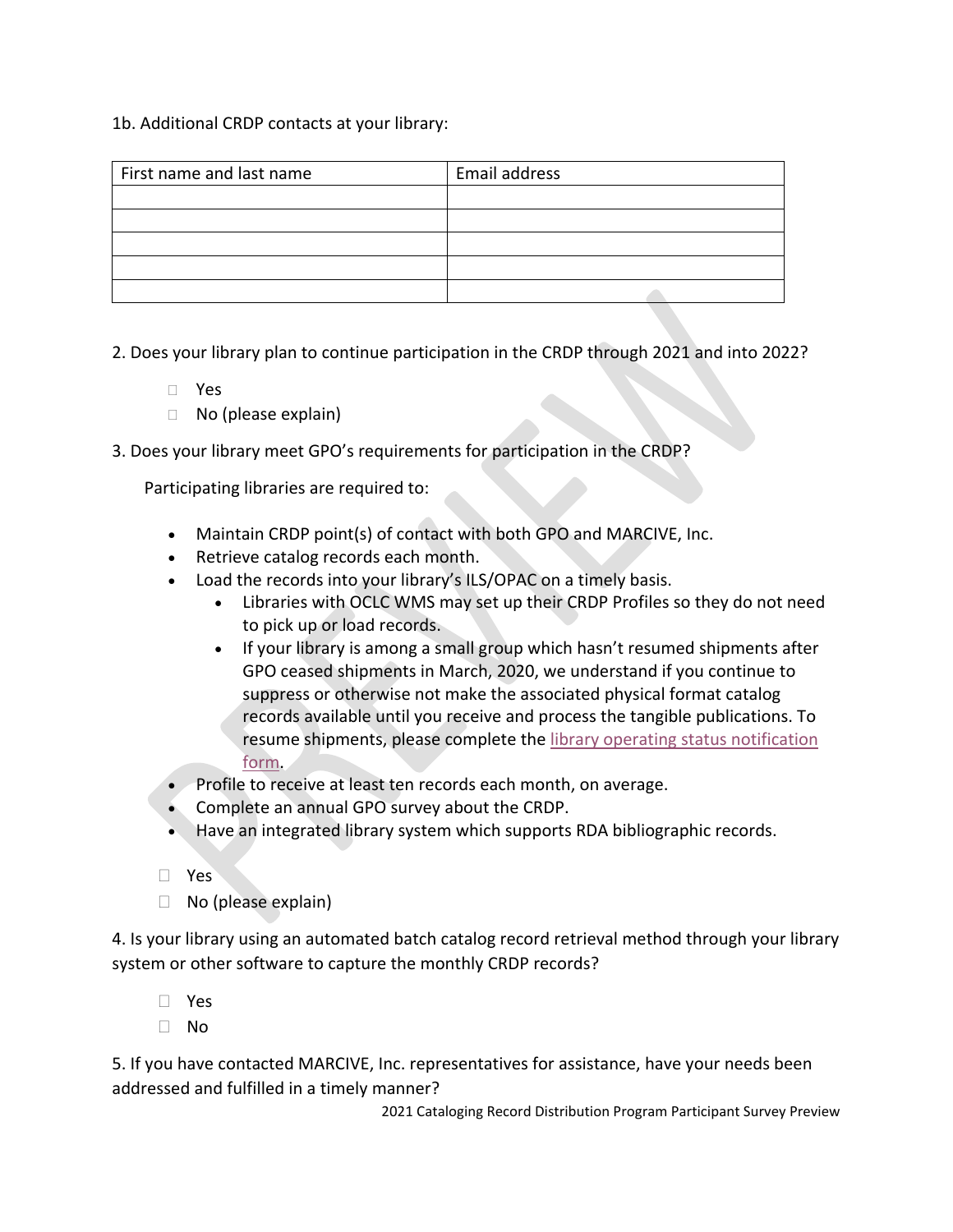- $\Box$  N/A
- Yes
- $\Box$  No (please provide a brief summary of the issue and how it was not resolved)

6. If you have contacted GPO staff for assistance, have your needs been addressed and fulfilled in a timely manner?

- $\Box$  N/A
- Yes
- $\Box$  No (please provide a brief summary of the issue and how it was not resolved)

7. Are there enhancements to the CRDP that you would like to see included in the service?

- $\Box$  Yes (please provide your suggestions for enhancing the service)
- No

8. Have you faced technical challenges with any aspect of this program? Technical challenges involve, for example, systems issues with access and retrieval of monthly records sets.

- $\Box$  Yes (please briefly describe the issue)
- No

9. The standard output is bibliographic records that match your library's FDLP item number [selection profile.](https://selections.fdlp.gov/OA_HTML/gpolibItemLister.jsp) Have you made changes to or [amended your item selection profile](https://www.fdlp.gov/requirements-guidance/guidance/10-amending-your-library-s-selection-profile) in the last year in order to acquire the most relevant bibliographic records from GPO via the CRDP?

- $\Box$  Yes (please provide a brief description describing the changes)
- $\Box$  No

10. Do you catalog Federal depository resources in other ways in addition to the CRDP?

- Yes
- $\Box$  No (my library only catalogs Federal depository resources using CRDP records)

11. (optional). **If you answered "yes" to the previous question**, select any of the following choices below. My library:

- $\Box$  Occasionally copy catalogs as additional resources are identified
- $\Box$  Routinely or systematically copy catalogs tangible or physical receipts
- $\Box$  Routinely or systematically copy catalogs additional new resources (for example, we routinely search to identify publications that do not match our item number selections and copy catalog those titles)
- $\Box$  Is retrospectively cataloging older publications in the depository collection
- $\Box$  Attaches holdings to records in a consortial catalog
- $\Box$  Subscribes to other bibliographic records services which provide my library with catalog records